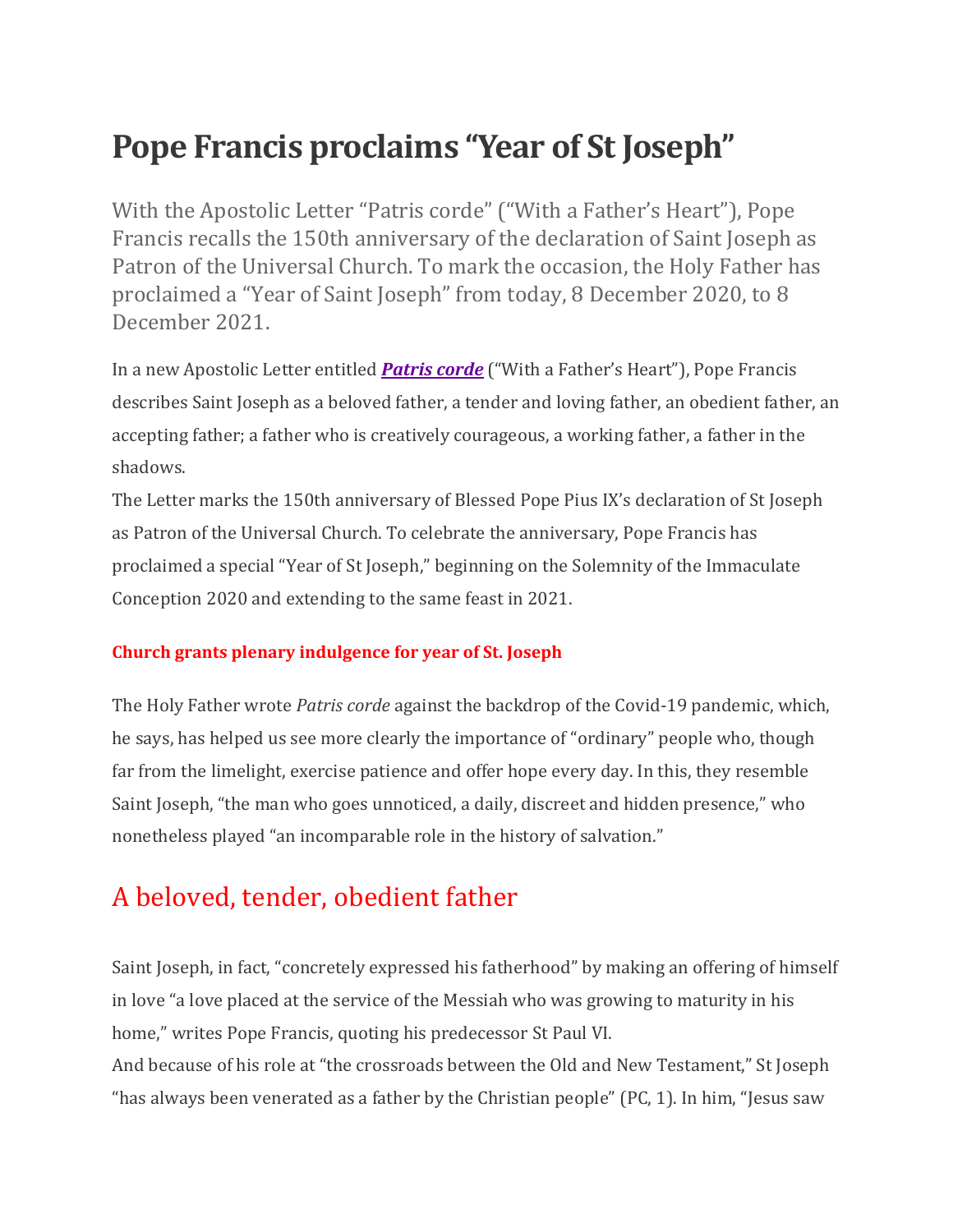the tender love of God," the one that helps us accept our weakness, because "it is through" and despite "our fears, our frailties, and our weakness" that most divine designs are realized. "Only tender love will save us from the snares of the accuser," emphasizes the Pontiff, and it is by encountering God's mercy especially in the Sacrament of Reconciliation that we "experience His truth and tenderness," – because "we know that God's truth does not condemn us, but instead welcomes, embraces, sustains and forgives us" (2). Joseph is also a father in obedience to God: with his 'fiat' he protects Mary and Jesus and teaches his Son to "do the will of the Father." Called by God to serve the mission of Jesus, he "cooperated… in the great mystery of Redemption," as St John Paul II said, "and is truly a minister of salvation" (3).

#### Welcoming the will of God

At the same time, Joseph is "an accepting Father," because he "accepted Mary unconditionally" — an important gesture even today, says Pope Francis, "in our world where psychological, verbal and physical violence towards women is so evident." But the Bridegroom of Mary is also the one who, trusting in the Lord, accepts in his life even the events that he does not understand, "setting aside his own ideas" and reconciling himself with his own history.

Joseph's spiritual path "is not one that *explains*, but accepts" — which does not mean that he is "resigned." Instead, he is "courageously and firmly proactive," because with "Holy Spirit's gift of fortitude," and full of hope, he is able "to accept life as it is, with all its contradictions, frustrations and disappointments." In practice, through St. Joseph, it is as if God were to repeat to us: "Do not be afraid!" because "faith gives meaning to every event, however happy or sad," and makes us aware that "God can make flowers spring up from stony ground." Joseph "did not look for shortcuts but confronted reality with open eyes and accepted personal responsibility for it." For this reason, "he encourages us to accept and welcome others as they are, without exception, and to show special concern for the weak" (4).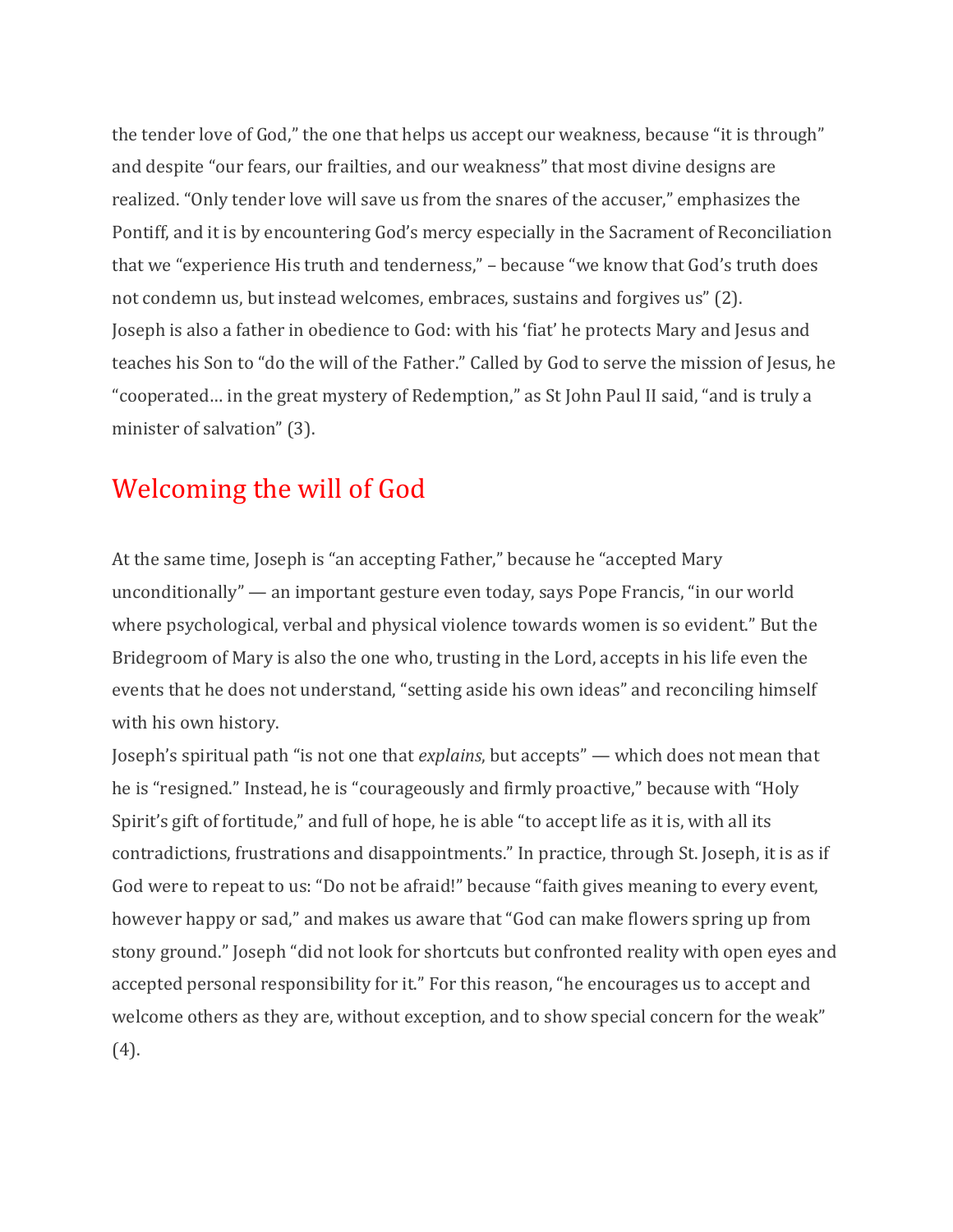#### A creatively courageous father, example of love

*Patris corde* highlights "the creative courage" of St. Joseph, which "emerges especially in the way we deal with difficulties." "The carpenter of Nazareth," explains the Pope, was able to turn a problem into a possibility by trusting in divine providence." He had to deal with "the concrete problems" his Family faced, problems faced by other families in the world, and especially those of migrants.

In this sense, St. Joseph is "the special patron of all those forced to leave their native lands because of war, hatred, persecution and poverty." As the guardian of Jesus and Mary, Joseph cannot "be other than the guardian of the Church," of her motherhood, and of the Body of Christ. "Consequently, every poor, needy, suffering or dying person, every stranger, every prisoner, every infirm person is 'the child' whom Joseph continues to protect." From St Joseph, writes Pope Francis, "we must learn… to love the Church and the poor" (5).

#### A father who teaches the value, dignity and joy of work

"A carpenter who earned an honest living to provide for his family," St Joseph also teaches us "the value, the dignity and the joy of what it means to eat bread that is the fruit of one's own labour." This aspect of Joseph's character provides Pope Francis the opportunity to launch an appeal in favour of work, which has become "a burning social issue" even in countries with a certain level of well-being. "there is a renewed need to appreciate the importance of dignified work, of which Saint Joseph is an exemplary patron," the Pope writes.

Work, he says, "is a means of participating in the work of salvation, an opportunity to hasten the coming of the Kingdom, to develop our talents and abilities, and to put them at the service of society and fraternal communion." Those who work, he explains, "are cooperating with God himself, and in some way become creators of the world around us." Pope Francis encourages everyone "to rediscover the value, the importance and the necessity of work for bringing about a new 'normal' from which no one is excluded." Especially in light of rising unemployment due to the Covid-19 pandemic, the Pope calls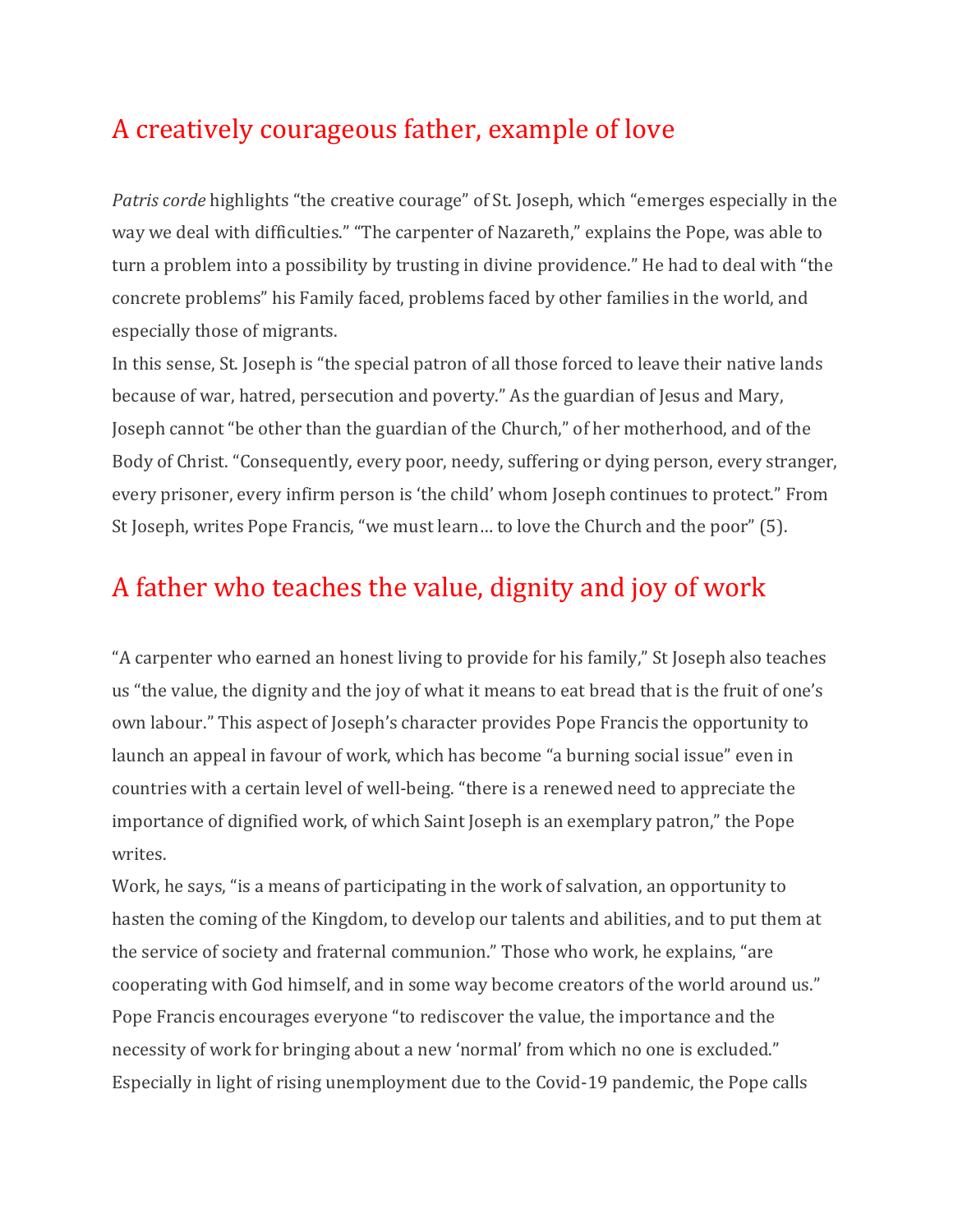everyone to "review our priorities" and to express our firm conviction that no young person, no person at all, no family should be without work!" (6).

### A father "in the shadows," centred on Mary and Jesus

Taking a cue from *The Shadow of the Father* — a book by Polish writer Jan Dobraczyński — Pope Francis describes Joseph's fatherhood of Jesus as "the earthly shadow of the heavenly Father."

"Fathers are not born, but made," says Pope Francis. "A man does not become a father simply by bringing a child into the world, but by taking up the responsibility to care for that child." Unfortunately, in today's society, children "often seem orphans, lacking fathers" who are able to introduce them "to life and reality." Children, the Pope says, need fathers who will not try to dominate them, but instead raise them to be "capable of deciding for themselves, enjoying freedom and exploring new possibilities."

This is the sense in which St Joseph is described as a "most chaste" father, which is the opposite of domineering possessiveness. Joseph, says Pope Francis, "knew how to love with extraordinary freedom. He never made himself the centre of things. He did not think of himself, but focused instead on the lives of Mary and Jesus."

Happiness for Joseph involved a true gift of self: "In him, we never see frustration, but only trust," writes Pope Francis. "His patient silence was the prelude to concrete expressions of trust." Joseph stands out, therefore, as an exemplary figure for our time, in a world that "needs fathers," and not "tyrants"; a society that "rejects those who confuse authority with authoritarianism, service with servility, discussion with oppression, charity with a welfare mentality, power with destruction."

True fathers, instead, "refuse to live the lives of their children for them," and instead respect their freedom. In this sense, says Pope Francis, a father realizes that "he is most a father and an educator at the point when he becomes 'useless,' when he sees that his child has become independent and can walk the paths of life unaccompanied." Being a father, the Pope emphasizes, "has nothing to do with possession, but is rather a 'sign' pointing to a greater fatherhood": that of the "heavenly Father" (7).